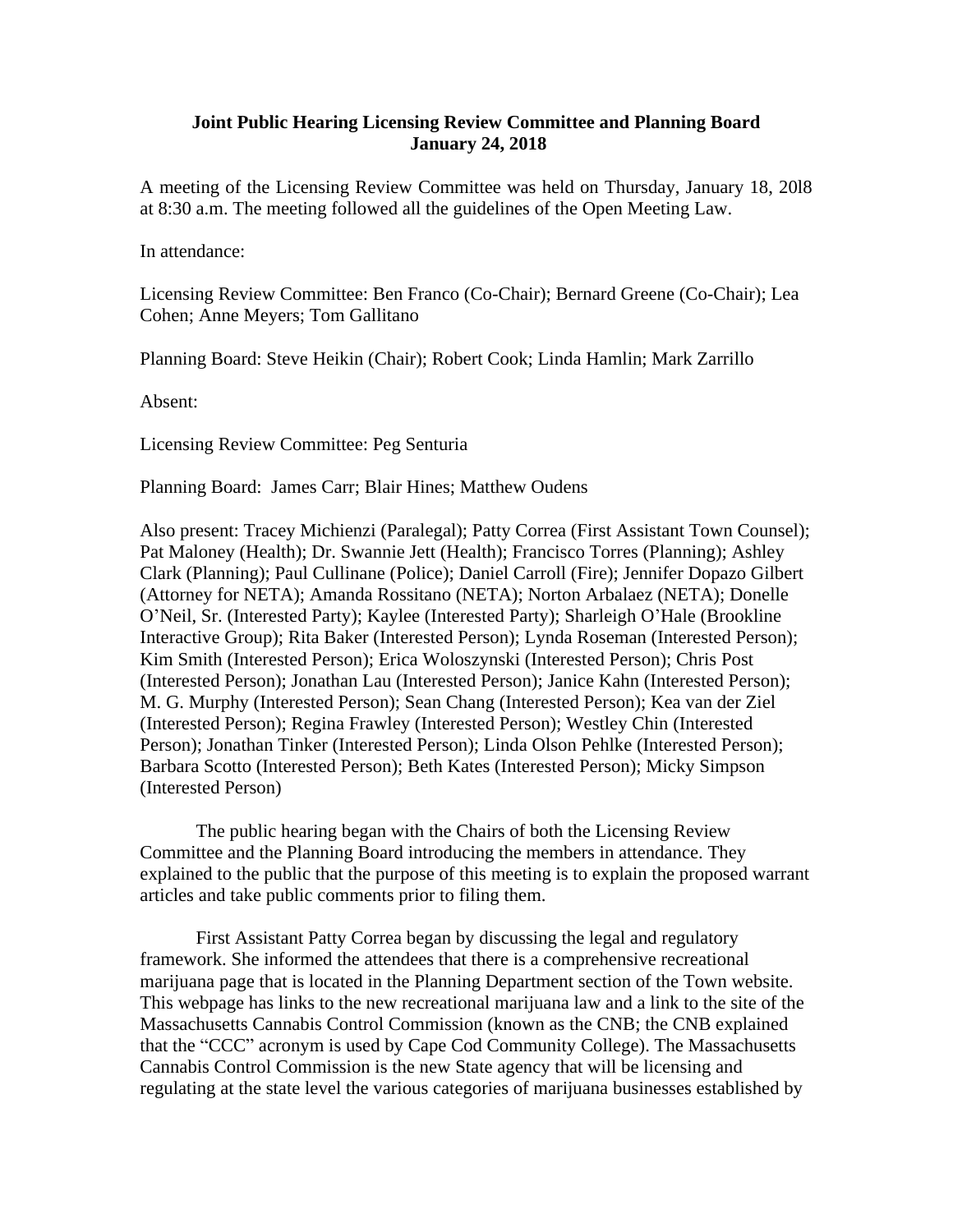the referendum. She reviewed the background for the issues, beginning with medical marijuana, which was approved by the voters of the state in 2012 with local regulations approved in 2014.

First Assistant Correa then discussed the background of recreational marijuana. In 2016, sixty percent of Brookline residents voted in favor of legalizing recreational marijuana. The law that was approved by the voters created the CNB and allowed the licensing of four distinct types of licensed businesses (cultivation, manufacturing, testing and retail). Subject to any restrictions established by the State scheme, municipalities can adopt local by-laws that regulate recreational marijuana on the local level. This includes by-laws that impose reasonable safeguards on the operation of marijuana establishments and that govern the time, place or manner of marijuana establishments. Other potential by-laws, banning a type of use and placing a lower limit on the number of retailers below 20% of package store liquor licenses, are allowed subject to approval by both town meeting and a town-wide vote. An amendment to the ballot initiative passed by the legislature in 2017 grandfathered local restrictions or limitations on medical or recreational marijuana establishments that were in effect prior to July 1, 2017. This amendment also extended the timeline for the CNB to issue regulations and licenses. The CNB's due date for its final regulations is now March 15, 2018, although it has announced that it intends to file them a bit earlier. The CNB will begin accepting applications for licenses on April 1, 2018. It can begin issuing licenses as early as June 1, 2018. She said that the regulations provide for priority application review by the CNB for existing medical marijuana dispensaries, which would include NETA.

First Assistant Correa then discussed the CNB's draft regulations. She said that the CNB will be holding public hearings on them during the first full week of February. She advised that those wishing to attend them should go to the CNB website for more information. She anticipates that the Town's deadline to file its warrant articles is prior to when the CNB will post its final regulations. First Assistant Correa said that the draft regulations include two significant provisions relevant to local regulation. The first is language copied from the Department of Public Health's medical marijuana regulations stating that nothing in the state regulations prohibits local regulation that does not interfere with the state regulatory scheme. This should permit the Town to establish a local licensing scheme for marijuana establishments. The second is language providing for a sixty-day window from when the CNB notifies a municipality of an application to conduct business there for the municipality to inform the CNB of any local by-laws in effect that render a license application non-compliant with local law.

First Assistant Correa then turned to the three proposed by-laws that are the focus of the tonight's public hearing. She explained that to in order to have measures in place by the time the CNB may begin issuing licenses, Town Meeting must decide on measures at the May Annual Town Meeting. She explained with regard to the presentations that evening that the Planning Department will review its outreach efforts and the zoning bylaw proposal, and she will review the other proposals that are not related to zoning. First Assistant Correa explained the reasons for proposing both zoning and general by-law measures. When the Town was preparing for medical marijuana, the Town took a similar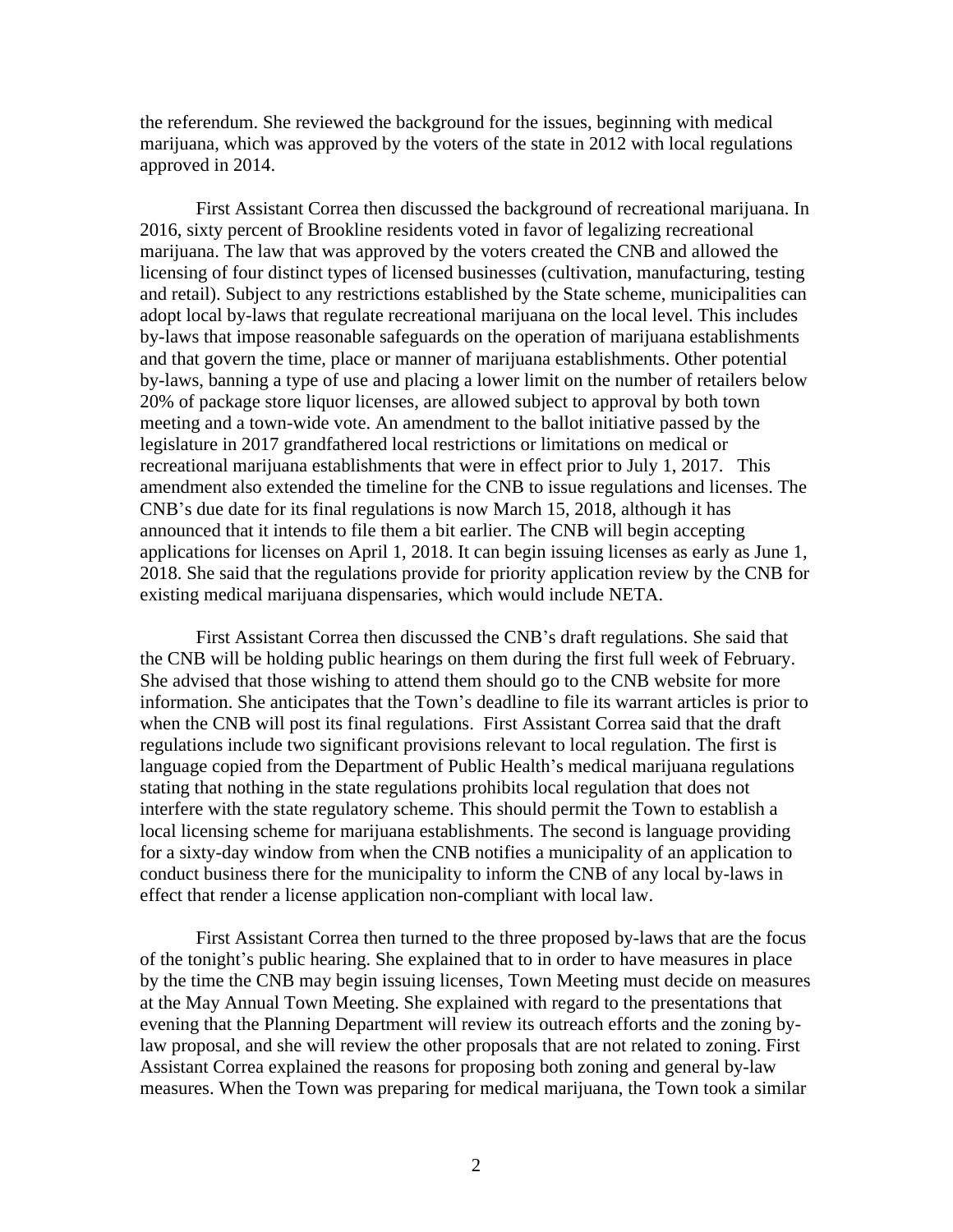approach by adopting a "boots and suspenders" approach that included both a zoning bylaw with a special permit scheme and a general by-law with a Select Board local licensing scheme. She said that the regulatory-type provisions included in the drafts that are for comment tonight were largely drawn from the NETA Select Board license conditions, with a few minor deletions and additions, which she reviewed. She stated that the goal is to make special permitting and licensing subject to the business's compliance with the regulatory provisions in order to provide a local oversight mechanism in addition to state oversight, consistent with the approach taken by the Town with regard to medical marijuana.

First Assistant Correa explained the language on the cap on marijuana retailers proposed by the draft warrant articles. The proposed cap is 20% of the number of the Town's package store licenses, which is the minimum the Town could set without needing approval in a Town-wide vote under the law. This would mean 4 or 5 marijuana retailer licenses, depending on the number of package store licenses outstanding. The Town Moderator has determined that a motion at Town Meeting to raise or eliminate the cap would be within the scope of the original article. However, a motion to decrease the cap or establish a ban would not be within the scope of the original article. Therefore, the Licensing Review Committee, in conjunction with Town Counsel's Office and the Planning Department, has worked on drafting a separate warrant article proposing a motion to decrease the cap, in order to afford Town Meeting options without running into scope issues. If the motion to set a lower cap passes at Town Meeting, the new cap language would still have to be put to a town-wide vote. First Assistant Correa said that there are two pieces pertinent to the cap in the drafts. The first is that the zoning by-law draft cap language proposes a ceiling on the number of retailers of 20% of package store licenses. That cap would go into effect immediately upon favorable action in May pursuant to Massachusetts General Laws Chapter 40A, Section 5, in time for the beginning of CNB licensing as early as June 1. In addition, the special permit section of the proposed zoning by-law says that issuance of special permits is subject to any cap set by the general by-laws. That number will be debated at Town Meeting.

First Assistant Correa then explained the warrant article proposing a general bylaw that would establish a Select Board local licensing scheme for marijuana establishments. This by-law would create licensing rules and procedures similar to what the Town established for medical marijuana dispensaries and what exists under State law for liquor licensing.

In addition, the materials include a proposed general by-law that would establish regulation of personal cultivation, manufacture and use consistent with State law. The goal of this proposed by-law is to supply a local enforcement mechanism addressing personal activity that could have a public health or safety impact. First Assistant Correa explained that it treats public consumption and open containers of marijuana consistently with how the existing Town By-Laws treat alcohol, using language drawn from the new recreational marijuana law. It also includes smoking restrictions consistent with the Town's Tobacco Control By-Law. The inclusion of a new section on residential cultivation and manufacture prohibits potentially unsafe methods of personal cultivation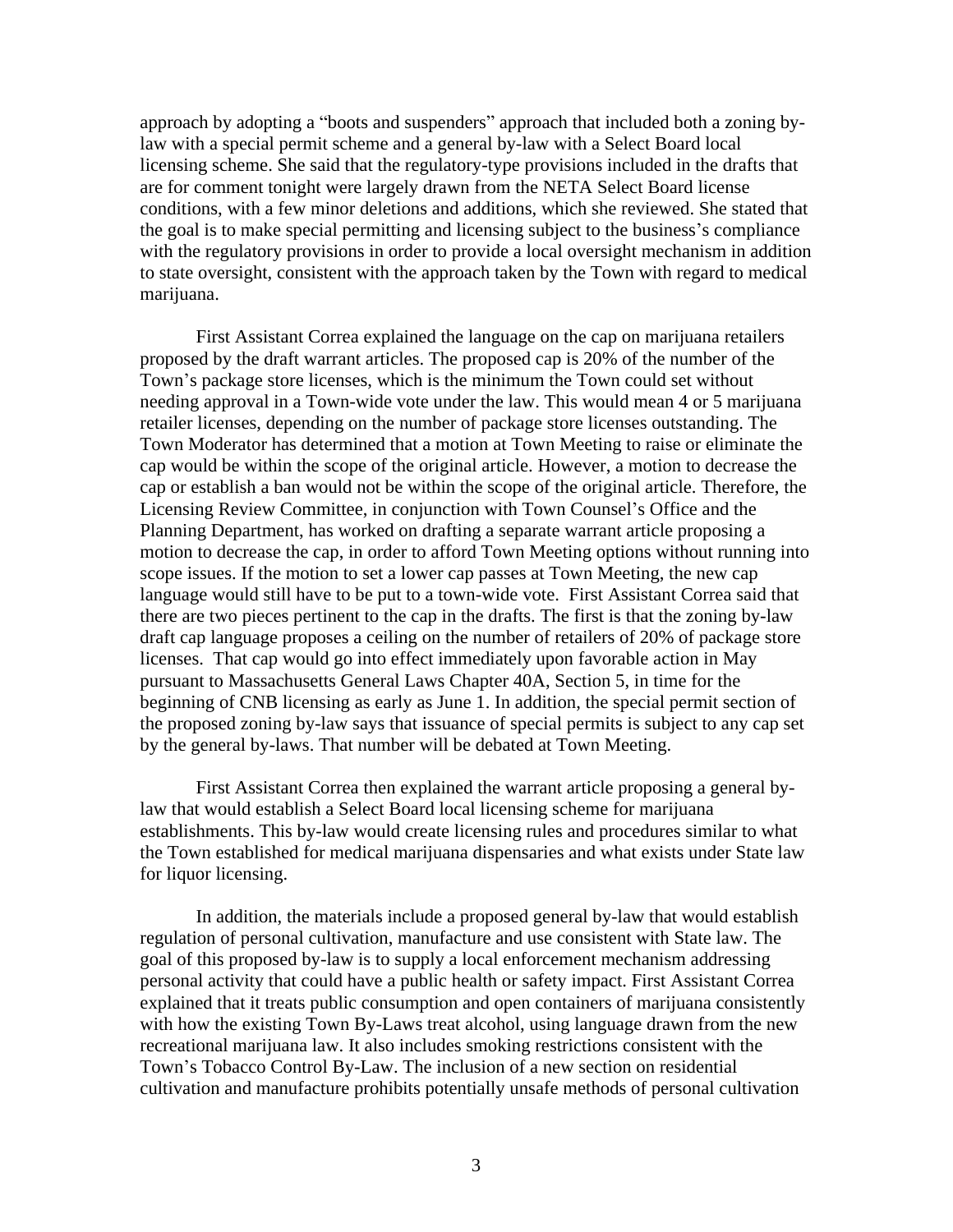and manufacturing, use of flammable, combustible materials that have caused home fires and explosions in Colorado. There is also a restriction on the use of supplemental carbon dioxide and ozone in the personal cultivation process, as this can be toxic to the residents of the property and any immediate neighbors.

First Assistant Correa then handed the presentation over to Francisco Torres and Ashley Clark from the Planning Department to discuss the zoning by-law and the permitting process. Mr. Torres directed those in attendance to the best way to find the meeting materials and other documents related to recreational marijuana. Mr. Torres also informed the audience that written comments should be sent to him. He told everyone that there has been an extensive public outreach process. This has included meetings with the Planning Board, Licensing Review Committee and relevant staff. There have been six public meetings since November. There has also been neighborhood outreach that has included the Brookline Neighborhood Alliance Board members, the Senior Center, the Chamber of Commerce and the Coolidge Corner Merchants Association. Mr. Torres and Ms. Clark have also recently visited the NETA Dispensary, the NETA cultivation facility, and two lab testing facilities (MRC Labs and CDX Analytics). They did this to see what the facilities look like and to get a better understanding of what they do for purposes of determining Planning approaches.

The most wide-reaching piece of public outreach has been the public poll that Mr. Torres prepared and posted for the month of December. There were 788 responses. On Question 1, which was regarding whether or not to restrict types of marijuana establishments (cultivators, retailers, testers, etc.), 62.93% of people who took the poll wished not to restrict a use. On Question 2, which was about whether or not to have a cap, 55.67% of the people who took the poll wished for a cap. However, when it came to the follow up question about what the cap should be, the responses varied greatly. The most frequent response was for a cap of 20% of package store licenses (39.6% of the people who took the survey stated that this was their desired cap). With regard to Question 3, which was regarding the buffer zone, the most common answer was in favor of a 500' buffer from K-12 schools. He laid out the poll feedback regarding the positives and negatives of marijuana for the Town. The positives included following the will of the people as shown in the vote on the ballot initiative, the tax revenue these businesses would contribute to the community, and a feeling that the businesses should be allowed in all our commercial areas. The stated negatives include increased car and pedestrian traffic, public consumption (including loitering), storefront saturation in commercial areas and concern about proximity to schools, parks and daycares.

Mr. Torres said that the Town has learned many lessons from its research. He said that the marijuana industry is new and well-funded. There is an increased need to replicate effective systems and planning smart practices. There is also possible emerging technology, such as the OUI testing technology coming out of California. He said that Colorado's experience remains a model to review and learn from when creating new bylaws regarding adult-use marijuana. In Denver, there has been an influx of establishments (over 600) since 2014. Localities are starting to create stricter regulations including new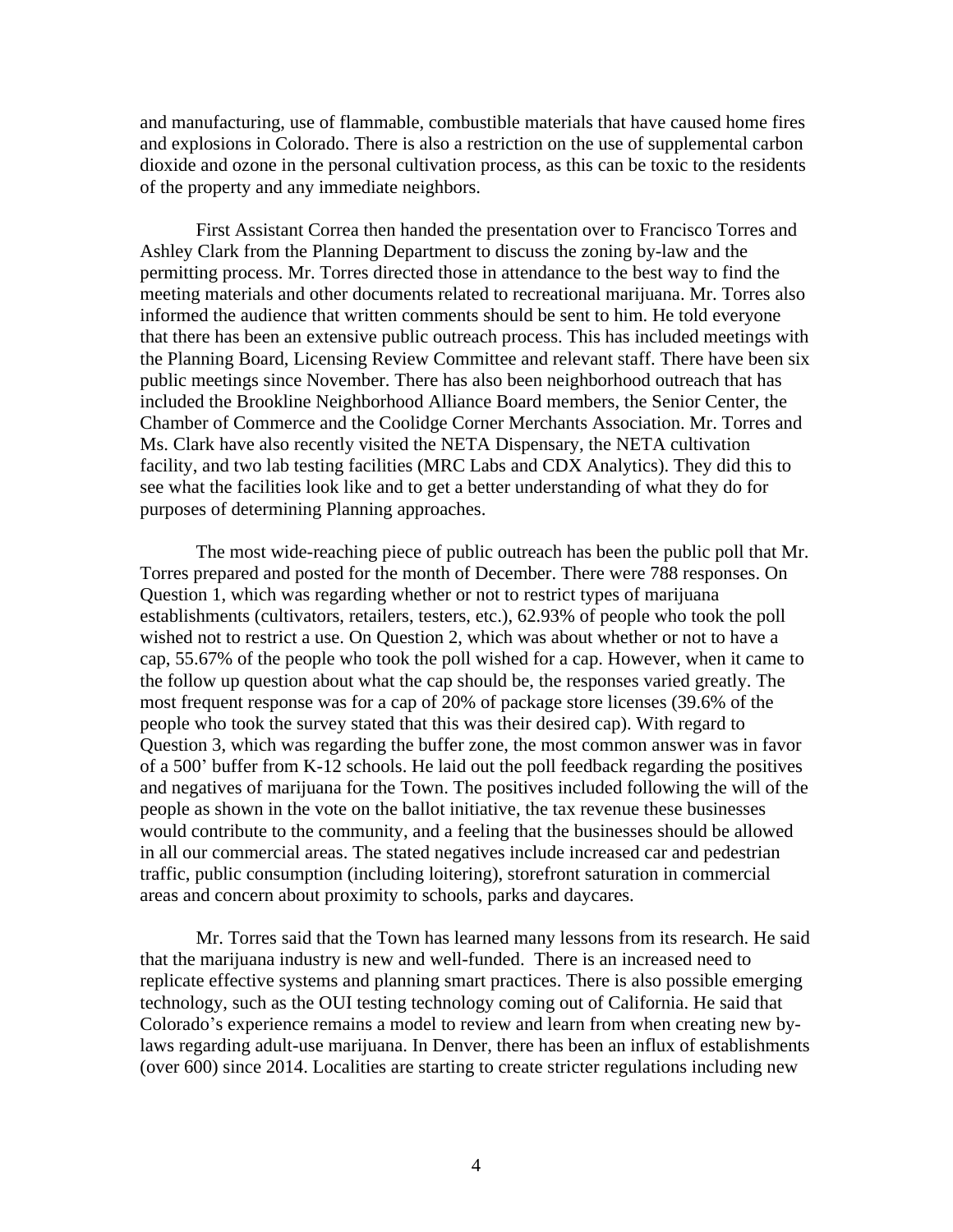restrictions on density and retail size. Colorado collected \$200,000,000 in taxes since 2016.

Mr. Torres then discussed the layers of State regulation and the proposed local regulation. He stressed the need to create additional restrictions to address community concerns, preserve the quality of life for the residents and visitors and protect the vibrancy of our commercial areas.

He then discussed the difference between what the State allows and what the Town is proposing and why it the Town's proposed measures are merited. The State does not cap marijuana establishments; therefore, the Town is proposing a cap of 20% of the number of package store licenses to control for the proliferation experienced in Colorado and protect our commercial areas from over-saturation by one particular market. Both the State regulations and the proposed Town regulations would prohibit establishments from opening in the same building as daycares, consistent with the medical marijuana scheme. The default State buffer is 500 feet from public or private schools, daycares or any facility in which children commonly congregate if no local requirement exists. The Town has determined that adding a 500' buffer from daycare facilities greatly restricts available location sites. The State regulations do not speak to the districts where such establishments can be sited. The Town is proposing to limit siting to the L, G, O, and I districts and prohibit them in residential zones. As far as the size of the establishments is concerned, the only restriction for limiting size in the State scheme pertains to microbusinesses (5,000 square feet). The Town is proposing restricting gross retail store size to a size consistent with the typical size of other businesses in our commercial areas. This number is still to be determined. There are no density restrictions in the State scheme; the Town is proposing a 500 feet buffer zone between establishments that are on the same street or a 200-foot radius between them if not on the same street.

Ms. Clark then explained the proposed two-part special permit scheme review process. The first step will be a pre-application meeting with the applicant, Planning and Building Departments. The purpose of this meeting is to discuss the applicant's plans and the process. Second, the applicant will meet with Health, Fire and Police, as applicable and provide information needed for departmental reports. A department may, within its discretion, decide to hold a public hearing before issuing a report. The third step is that the applicant applies for a building permit and goes through the zoning process.

Ms. Clark and Mr. Torres then reminded those in attendance that the Select Board will still set the hours of operation. Each department can write a report and, at its own discretion, hold a public meeting to have public input to inform its report. Each department will develop its own metrics for reviewing special permit applications. The special permit application process will be akin to the existing process utilized in the context of common victualler licensing.

There was discussion of the upcoming public meetings regarding recreational marijuana and the potential warrant articles.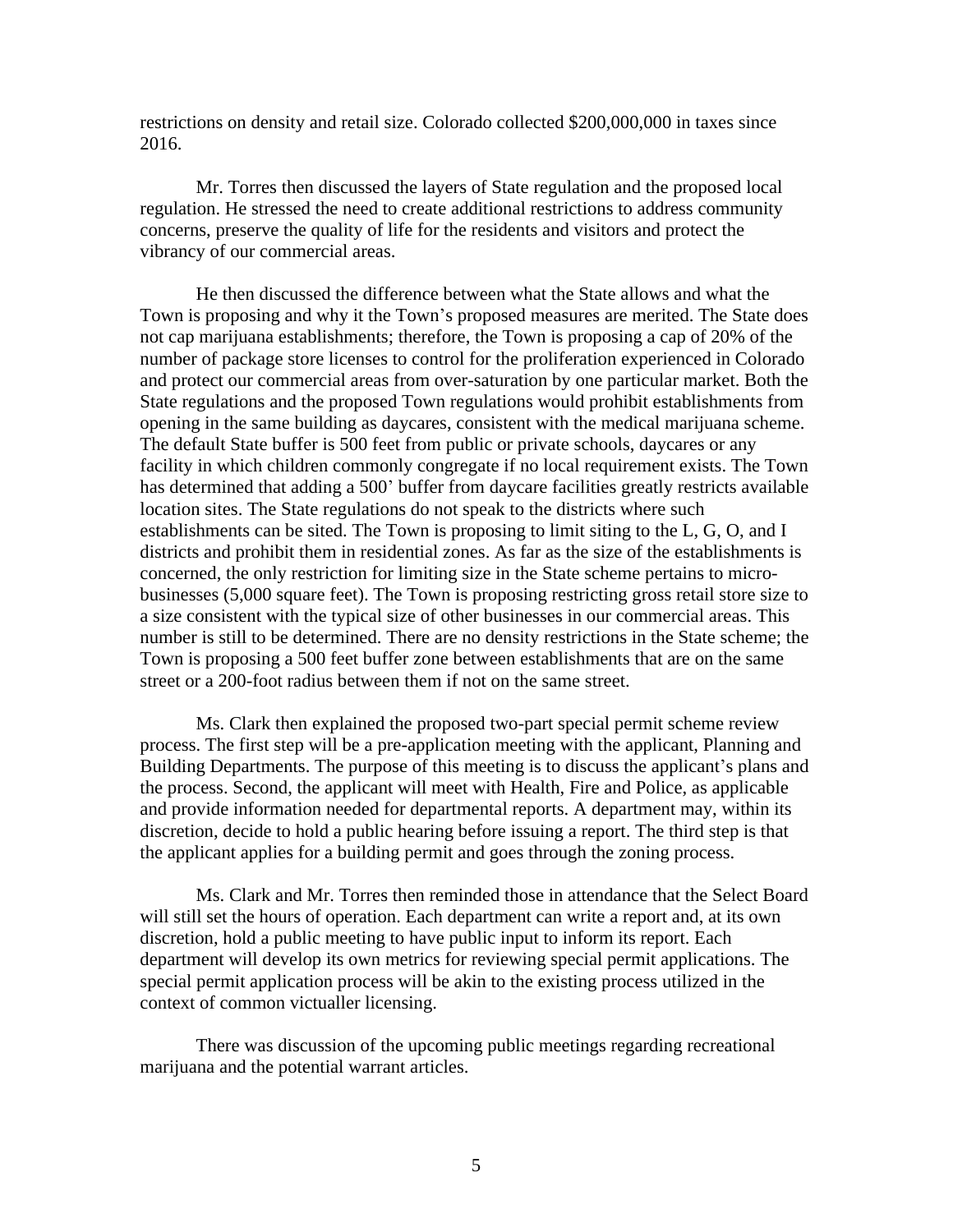The Chairs then turned the floor over to public comment.

**Jordan Tishler, Loveland Road:** Mr. Tishler identified himself as a physician registered to work with patients seeking medical marijuana. He said the presentation was so detailed that he didn't know what to add. He applauded the Town for its work to make a complicated issue uncomplicated. He believes that the proposed cap is a good compromise. He believes that the buffer zone may be a little too big at the 500 ft. He went on to say that because it is statutorily mandated there is not much that can be done. He said that he believes that because the voters voted to decriminalize recreational marijuana, the Town should endeavor to make it available while still protecting the public health and safety. He offered to come back and meet with the Committee or any Committee taking up this issue if he can be of any assistance.

**Linda Olson Pehlke, Browne St.:** She mentioned that she had sent in detailed written comments and that she would not go into those. She expressed concern that a 4,000 square foot limit for retailers as proposed is too small because of the other spatial requirements triggered by other regulations, such as the need to check ID at the door. She also doesn't like the proposal for a time-limited special permit and requests that if the licensing scheme is approved the special permit be made permanent. She feels that temporary special permits will not only tax those applying for a permit, but also Town departments. She also feels that sending a warrant article to Town Meeting with a motion to decrease the cap on marijuana establishments is a mistake. The results of the election showed what the residents in Town want. She is very concerned that a vocal minority will try to ignore the will of the voters. She believes that if the cap includes all uses, then the cap should be a larger number. She stated that she believes that the other types of businesses are really good for the second floors of buildings. She explained that the buffer zone should be smaller around the schools because there is hardly any room to site otherwise.

**Barbara Scotto, Crowninshield Rd.:** Ms. Scotto's concern has to do with the map. She expressed concern that there is an area on Commonwealth Avenue that would be available for a marijuana establishment right across from Boston University. She said that even though the age to purchase marijuana is 21, and she believes that underage people can get marijuana by having their older friends get it.

**Beth Kates, 105 Centre St.:** Ms. Kates expressed concern about the buffer zone. She said that businesses that are not retail establishments should be considered on a case by case basis. She said that there are medical buildings that would be perfect for labs but they are just inside that buffer zone.

**Mickey Simpson, Longwood:** Mr. Simpson introduced himself and explained his activist past. He also expressed his desire that marijuana should be treated the same as alcohol and cigarettes. He requests that those discussing this issue respect all sides of the conversation.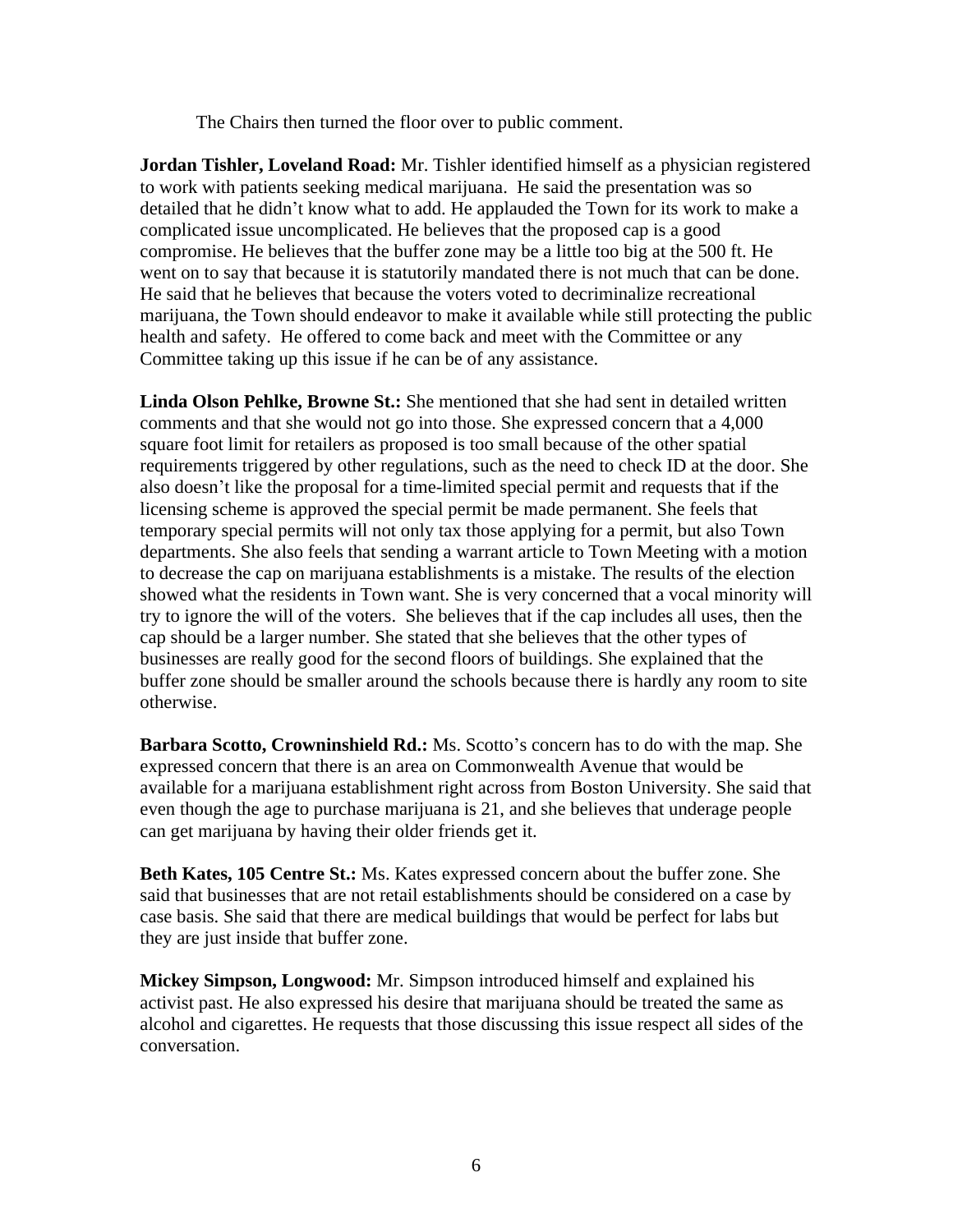**Donelle O'Neal, Sr., Village Way:** Mr. O'Neal applauded the efforts of the Licensing Review Committee and Planning Board. He told the audience that he believes the efforts will help and that there may be no need for an override due to the tax revenue that will accrue to the Town from marijuana sales.

The Chairs then invited any additional persons who would also like to speak or to ask a question to come to the microphone.

**Neil Wishinsky, Chair of the Select Board:** Mr. Wishinsky wished for clarification of who has the final say for retailers, the Select Board of the ZBA. First Assistant Correa said that the proposed scheme is the same as the Town's scheme for medical marijuana. There would be the special permit process and then the licensing process with the Select Board with a license renewal process.

**Mei Way Wong**: Mr. Wong requests that those considering these warrant articles think of those who live in condominiums and have children who would be inhaling the smoke. First Assistant Correa informed Mr. Wong that the Town has limited authority over conduct within private residences and referred him to the Health Department.

**Suzie Roberts:** Ms. Roberts questioned a uniform set of requirements for all establishments. She explained that labs are a different use from a retail store and may not need as large of a buffer as a retail establishment. She asks whether it would be better to treat them separately from the retail use, which may allow for different buffer zones. Mr. Torres said that when they went to visit a lab, they noticed certain considerations that make labs more of an industrial use that perhaps the Town is looking to attract. They are continuing to research this.

**Christopher Post:** Mr. Post urges the Planning Board to consider creating a resolution, much like the sanctuary city resolution, that would prevent the Department of Justice from obtaining a list of those who apply for a marijuana establishment license. First Assistant Correa informed Mr. Post that the Town is bound by the Freedom of Information act to provide documents requested within a time frame if they are asked for them. These can be redacted to remove sensitive information.

**Josh Shapiro:** Mr. Shapiro told those assembled that this is not a positive thing for the Town. He asked the Licensing Review Committee and the Planning Boards to think of the children of Brookline.

**Regina Frawley, South Brookline:** Ms. Frawley corrected the amount of Brookline voters who voted for decriminalizing it from 60% to 59.9 %. She also commented that the survey is not a scientific survey. She also questioned why the Town was not doing a referendum first. She believes the referendum should come first.

**Alan Price, White Place:** Mr. Price is concerned with the nature and vibrancy of storefronts in Town. He expressed extreme concern that the cap and the buffer zone would create a small number of large retailers. He would like smaller stores that integrate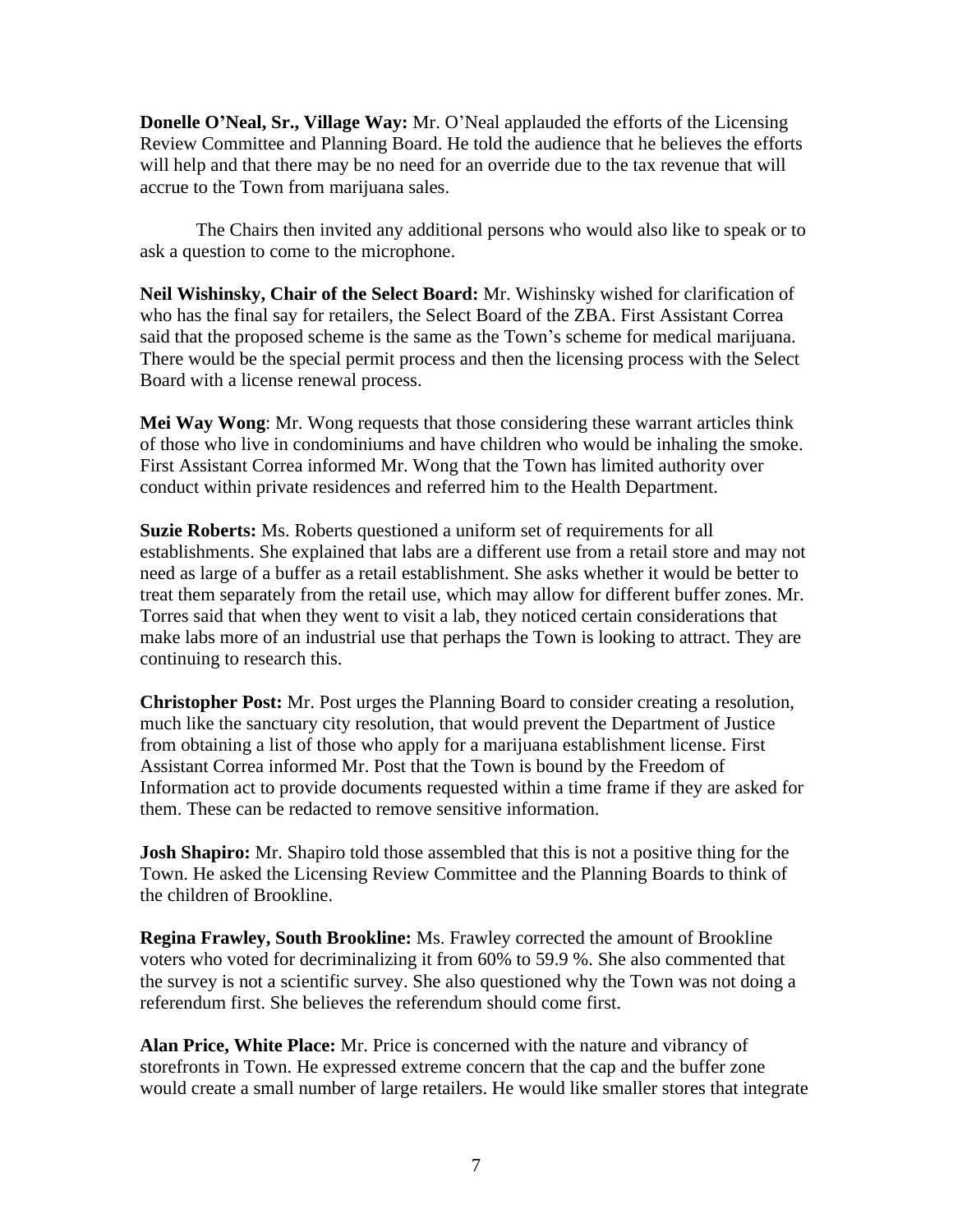better within the Community. Steve Heikin, Chair of the Planning Board, explained that the sign by-law would ensure that the storefronts would not take away from the community aesthetic because they would have to conform to that by-law.

After Mr. Price's comments, the Chairs of the Licensing Review Committee and Planning Board explained the next steps regarding these warrant articles, including the dates of the next meetings to discuss them. They thanked the community for attending the meeting and for making comments about the drafts and presentations. The Licensing Review Committee and the Planning Board will keep these in mind as they do their work.